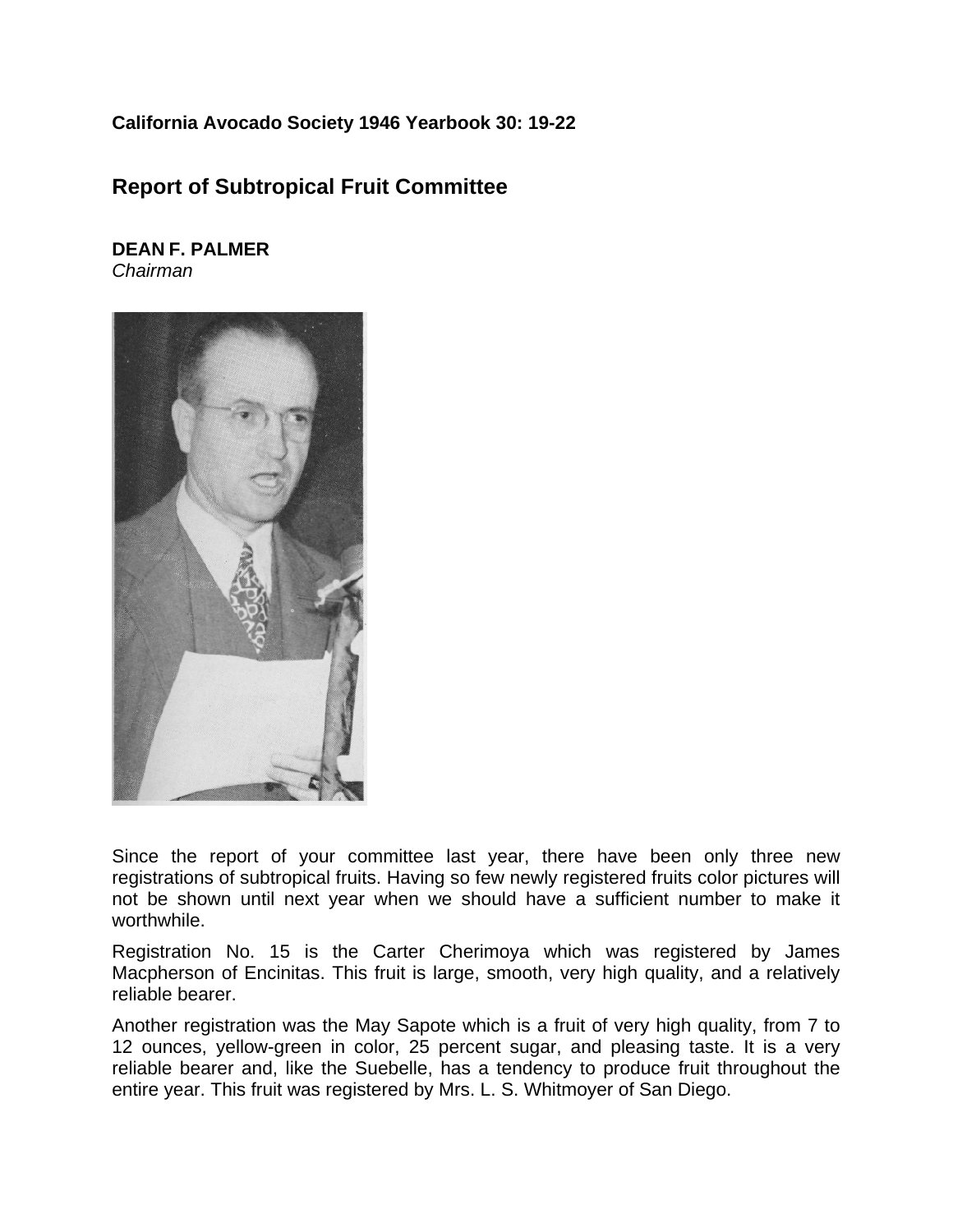Our last registration is the Macpherson Mango. It is a seedling developed and registered by Captain L. L. Bucklew of Encinitas. It is reported to be an Indian variety but its parentage is unknown, as seeds were shipped to Captain Bucklew from several trees. This tree has borne quite heavily. The fruit is of high quality with 19½ per cent sugar, and weighing 6 to 8 ounces. It is an attractive yellow-green with an orange-red blush. It seems to be better adapted to our south coastal area than most of the standard varieties.

On February 1st of this year the Board of Directors of the California Avocado Society passed a motion authorizing our committee to change the name of the Riverside guava to the Webber. This is the finest of the guavas developed by the late Dr. H. J. Webber, who contributed so much to our subtropical horticulture.

The committee deems it advisable at this time to make a general appraisal of the subtropical fruit industry in southern California. Our subtropical fruits should be appraised for the following possibilities: (1) Fresh fruit grown commercially; (2) Fruit for preserving and processing; (3) As home fruits for back yard plantings; (4) Plants for their ornamental value. In many cases there are certain varieties particularly suited to each of the above purposes and only those varieties best suited should be planted. Indiscriminate planting without proper knowledge of suitable varieties is apt to lead to disappointments and failure. However, this in no way should discourage the planting of seed and seedlings, for only in this way are new varieties developed.

Any new fruit industry requires many years to become established on a commercial basis. The avocado had been in California about 70 years before it was generally accepted by the public and considered as grown on a sound commercial basis. This will probably be true to some extent with our other subtropical fruits and many of them will never be of much value from the commercial standpoint. Most of them, however, have a very definite place in our horticultural program and their propagation should be encouraged.

**Loquat.** The loquat has been an important economic fruit in the Orient since the Eighteenth Century and has become established in this country as a commercial fruit, particularly in our local markets. There is now a considerable acreage devoted to the production of loquats. Its chief value seems to lie in the fact that it is one of the first fresh fruits on the market in the spring and reaches the public when they are hungry for fresh fruit. The loquat has possibilities for canning and preserving and is a tree that should be included in the larger home orchards. Some experimental work should be done to develop larger fruit with smaller seeds. A single seed variety has already been developed, and as the quality of this fruit is improved, its popularity should increase.

**Feijoa.** The feijoa has not yet proved of much commercial value, but it is useful in landscaping for its decorative gray foliage and its exotic flowers and serves a double purpose as a food plant. The fruit is delectable when used just as it drops from the plant and when eaten at this time is extremely refreshing. The petals of the flowers may be used as a flavorful and delightful garnish on early summer salads. The petals may be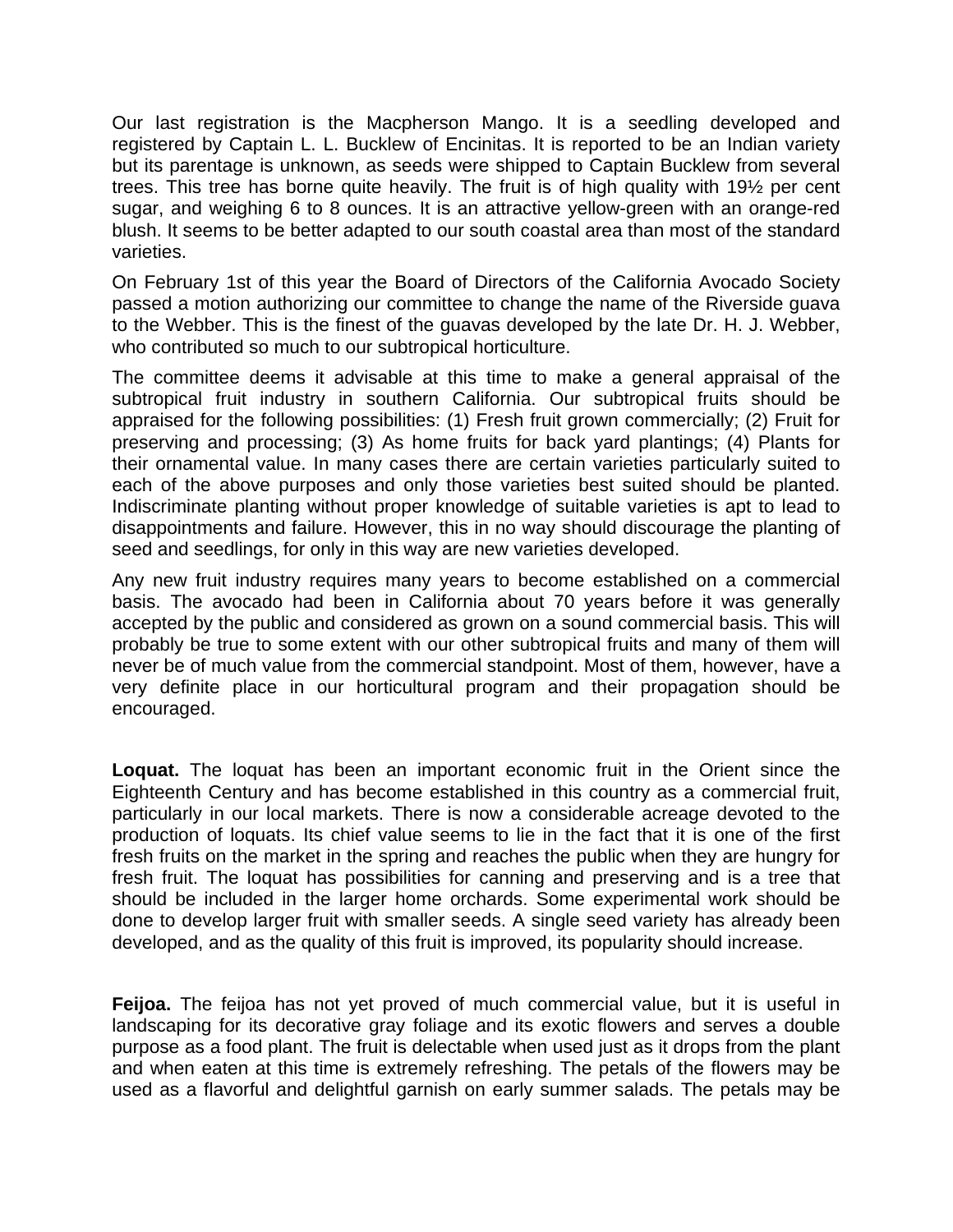removed without injuring the fruit set. The Feijoa is said to have medicinal value as a mild cathartic and should be included in every home garden, as it does not take up a great deal of space.

**Cherimoya.** The cherimoya has proven itself to have commercial possibilities. There is some demand for it in stores handling exotic foods and also to some extent in health food stores. The demand for this fruit should be greatly increased with the development of air transportation. Many people who have lived in the tropics have developed a taste for cherimoyas and are glad to have an opportunity to purchase them. More experimental work should be done on this fruit to develop varieties with reliable bearing habits. It is quite sensitive to cold and should only be planted in the more protected locations.

**Macadamia Nuts.** There are now several small plantings of the Macadamia nut in southern California. The delicious flavor and high nutritional character of the nut has given it considerable popularity. It has been grown on a commercial basis in Australia and the Hawaiian Islands for many years. This plant seems to offer considerable commercial possibilities in southern California, as it can apparently be grown successfully in the avocado belt on soils which are not suited to the growing of avocados. When extensive plantings are made, proper facilities should be developed for processing. Processing usually consists of husking, drying, cracking, grading, dehydrating, cooking, salting, and proper storage. Macadamia is a very ornamental tree and has a definite place as such in our landscapes. The nuts are very edible without the elaborate processing customary when they are packed for commercial use. Therefore, a back yard tree will provide a great deal of beauty as well as an interesting food.

There exist in Hawaii two distinct types of macadamia, the rough-shell (**Macadamia ternifolia**) and the smooth-shell (**Macadamia ternifolia** var. **integrifolia**). The industry in Hawaii is based on the smooth-shell type which makes up the entire commercial pack, except for small exports of nuts in the shell. This type is more or less ever-bearing and for that reason is considered desirable for back yard plantings. Most of our available trees are seedlings. However, grafted trees are usually used for commercial production in Australia and Hawaii.

The trees usually begin to bear in 5 to 8 years from time of planting. They are healthy, vigorous, and are easily grown in most sections of southern California. There is considerable variation in their ability to withstand frost. Macadamia is a beautiful ornamental tree and when you consider its crop of delicious nuts, it becomes doubly valuable. This tree is worthy of our attention and experimental work with it should be started as soon as possible.

**White Sapote.** The white sapote is another tree which has very distinct ornamental value as well as being one of our most delicious and promising subtropicals. It should be used more extensively as a back yard tree. It is at its best when properly matured on the tree and used in prime condition. It thrives on relatively poor soils. Its quality seems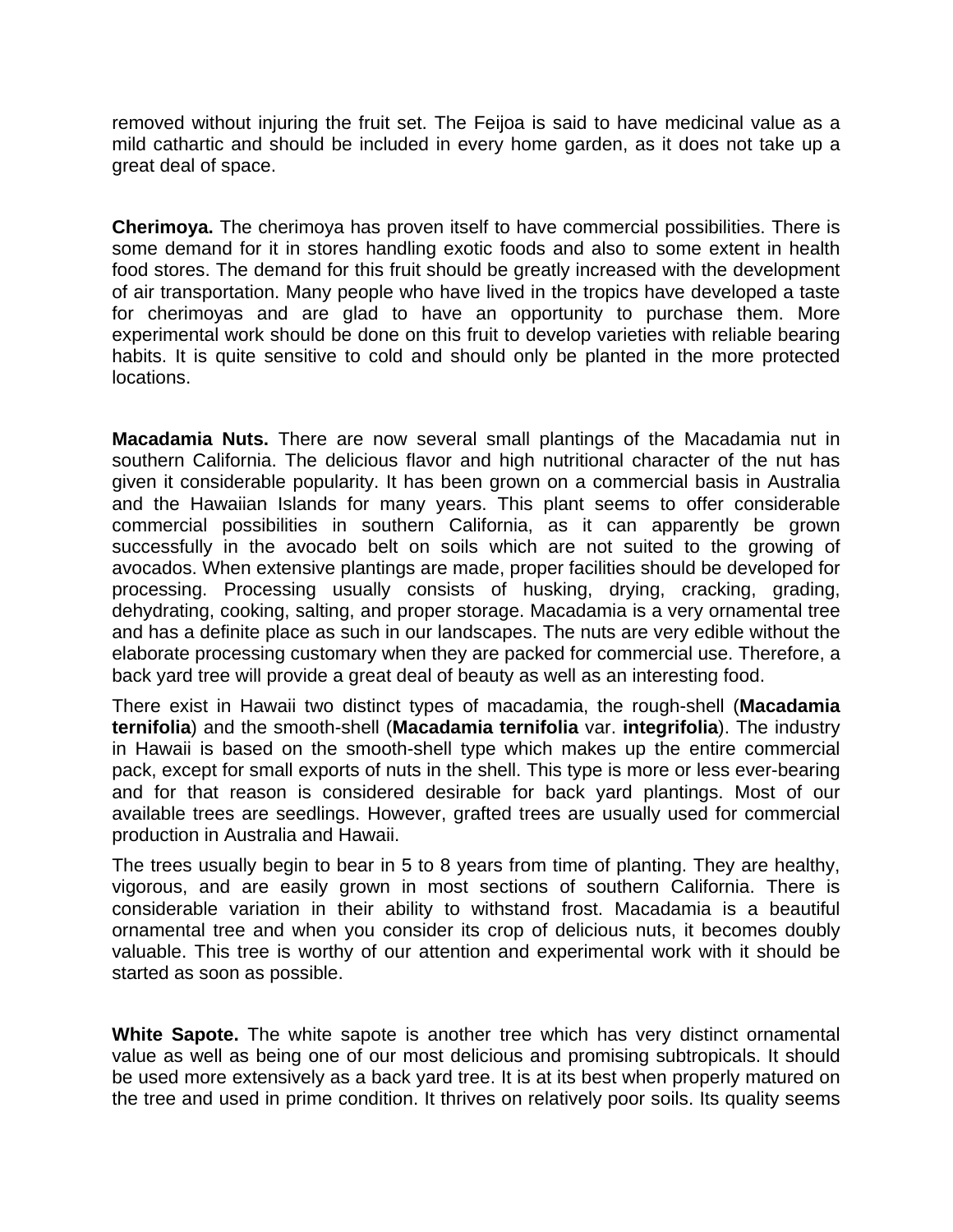to improve when given a minimum amount of water and fertilizer. There are varieties now available, such as the Suebelle, which bear fruit throughout the entire year. They supply to the home table a delicious fruit for salads, cocktails, or to be eaten out of hand. The sapote has considerable commercial possibilities, as it will no doubt be in great demand when it becomes better known, and air transportation should greatly extend its market. It is now found only in stores handling exotic foods and health food stores or in stores patronized extensively by the Mexican people, as they have, through many years of use, developed an appreciation for this fruit. Medicinal qualities which the sapote is said to have should be explored. It is a very delicious fruit when used as a conserve or preserved by other methods. It has about 25 per cent sugar. The sapote is a strong growing tree, considerably hardier than most of our other subtropical fruits. It usually starts bearing 3 or 4 years after planting. Most varieties are hardy down to about 20°.

**African Carissa.** The African carissa is a very ornamental shrub which, because of its sharp thorns, makes, an impenetrable hedge. It produces small attractive white Jasmine-like flowers which are very ornamental. The fruit from our better plants is delicious when made into a sauce and as such it rivals the cranberry. This plant has a definite place in our southern California horticulture.

**Guava.** The tropical guava has proved to be extremely high in vitamin "C" and is used quite extensively in jellies and guava paste. More experimental work should be carried on with this fruit to develop the best means of utilizing its high vitamin "C" content.

**Persimmon.** There are two general types of persimmons, astringent and nonastringent. Both have considerable possibilities as fresh fruits. The astringent persimmons have a higher sugar content and have continued to be the most popular. However, the non-astringent types are used extensively, as they are very decorative and impart a delicious flavor and interesting color to fruit salads. The astringent persimmon has good commercial possibilities for dehydration purposes. Dehydrated persimmons are delicious and compare favorably with other dried fruits.

**Tuna (Prickly Pear Cactus Apples).** This fruit is relished by people from the Mediterranean countries and is in particular demand by the Italian people living in the East. There is one large commercial planting of this fruit in San Diego county which seems to be sufficient to supply the present demand.

**Cattley guava.** There are two forms of the Cattley guava, commonly known as the strawberry guava. One is yellow fruited, the other a deep red. Both should be planted more extensively in back yards, as they are unexcelled for use in jellies and whips. There are several commercial plantings which seem to be sufficient to supply the present demand. Anyone planting this fruit on an extensive scale should be in a position